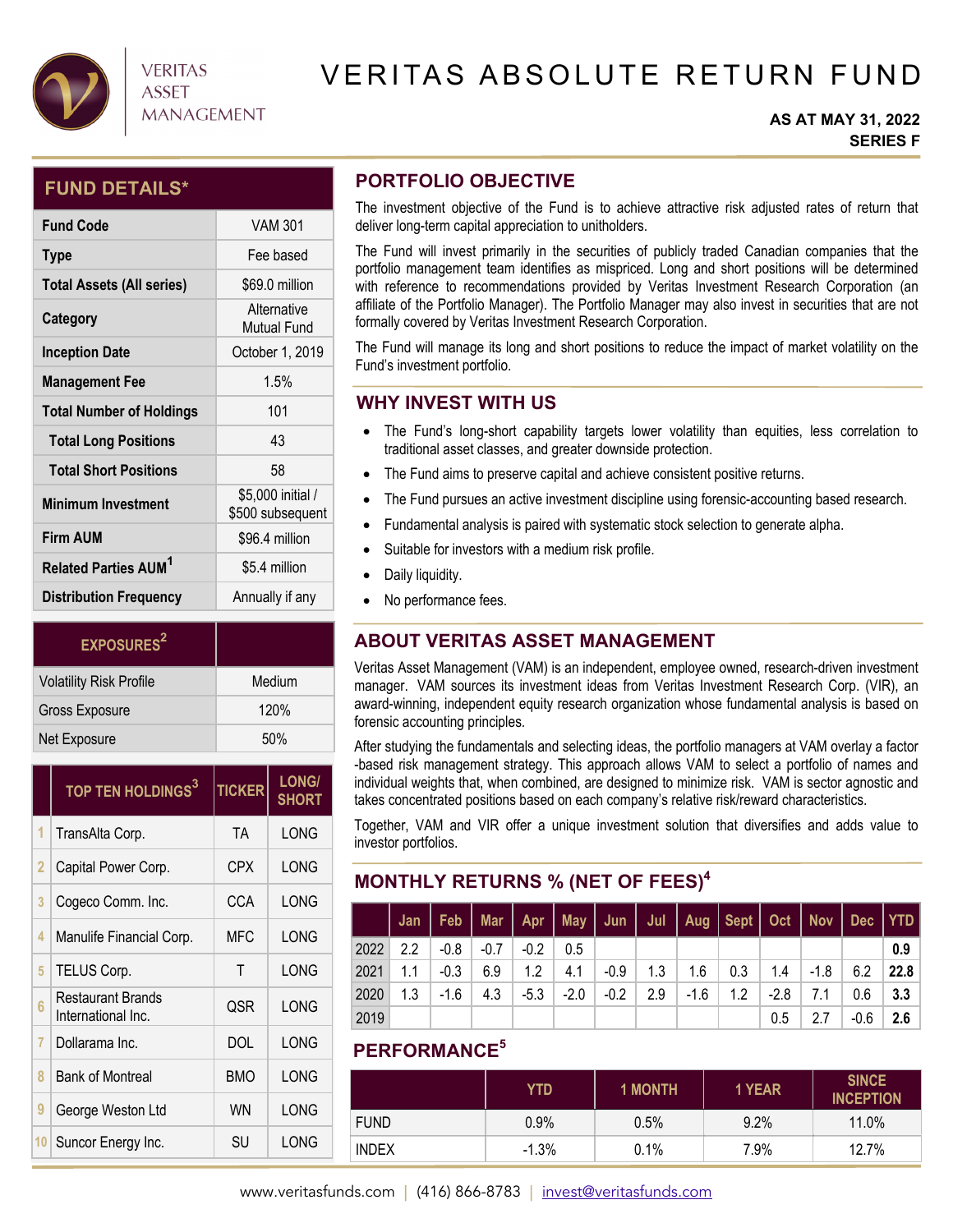

# VERITAS ABSOLUTE RETURN FUND

#### **AS AT MAY 31, 2022 SERIES F**

### **COMMENTARY**

Series F of the Veritas Absolute Return Fund generated a 0.5% return in May, bringing our year-to-date return to 0.9% versus a negative 1.3% return this year for the S&P/ TSX composite. During the current market turbulence, we remain focused on generating absolute returns for our investors while maintaining our low market correlation to minimize volatility.

The Fund's short position in **Snap Inc. (NASDAQ: SNAP)** was the top contributor to fund performance in May. We entered our position following **SNAP's** lackluster first quarter in which its user growth slowed and its quarterly loss widened year-over-year. Despite facing similar challenges to peer Facebook - now known as **Meta Platforms Inc. (NASDAQ:META**) - including weakening user engagement and a soft advertising market, **SNAP** carried a significant valuation premium. In May, that premium was cut significantly when **SNAP** issued a surprise reduction in guidance and saw its biggest one-day share price drop of 43%.

The Fund's short position in **Carvana (NYSE: CVNA)** was the second largest contributor to fund performance in May. The online used car dealer saw its share price fall an additional 51% over the month, following a 51% decline in April. The company continues to lose money on an operating basis and saw its first quarter gross profits per vehicle come in much lower than expected. In our view, **CVNA** is pursuing growth in a highly competitive industry without the scale and competitive advantages enjoyed by many of its peers, which means its string of negative cash flows is likely to continue.

Our goal is to buy the best companies in sectors where we identify positive investment catalysts and take strategic short positions in poorly positioned companies in challenged industries. We evaluate companies based on balance sheet strength; free cash flow sustainability; transparent financial reporting and governance; as well as the ability to endure periods of economic weakness.

*Source: Refinitiv, Veritas Asset Management Inc. estimates, as at May 31, 2022* 

# **PERFORMANCE6**



## **RISK MEASURES7**

|                                | 1 YEAR  | <b>SINCE INCEPTION</b> |
|--------------------------------|---------|------------------------|
| Fund Sharpe Ratio <sup>8</sup> | 0.92    | 1.00                   |
| Index Sharpe Ratio             | 0.60    | 0.59                   |
| Beta <sup>9</sup>              | 0.24    | 0.03                   |
| Correlation <sup>10</sup>      | 0.32    | 0.05                   |
| Fund Volatility <sup>10</sup>  | 7.3%    | 9.2%                   |
| <b>Index Volatility</b>        | 9.7%    | 17.7%                  |
| <b>Best Month</b>              | 6.2%    | 7.1%                   |
| Worst month                    | $-1.8%$ | $-5.3%$                |
| Upside Capture <sup>11</sup>   | 47%     | 28%                    |
| Downside Capture <sup>11</sup> | $-5%$   | -7%                    |

# **SECTOR ALLOCATIONS12**